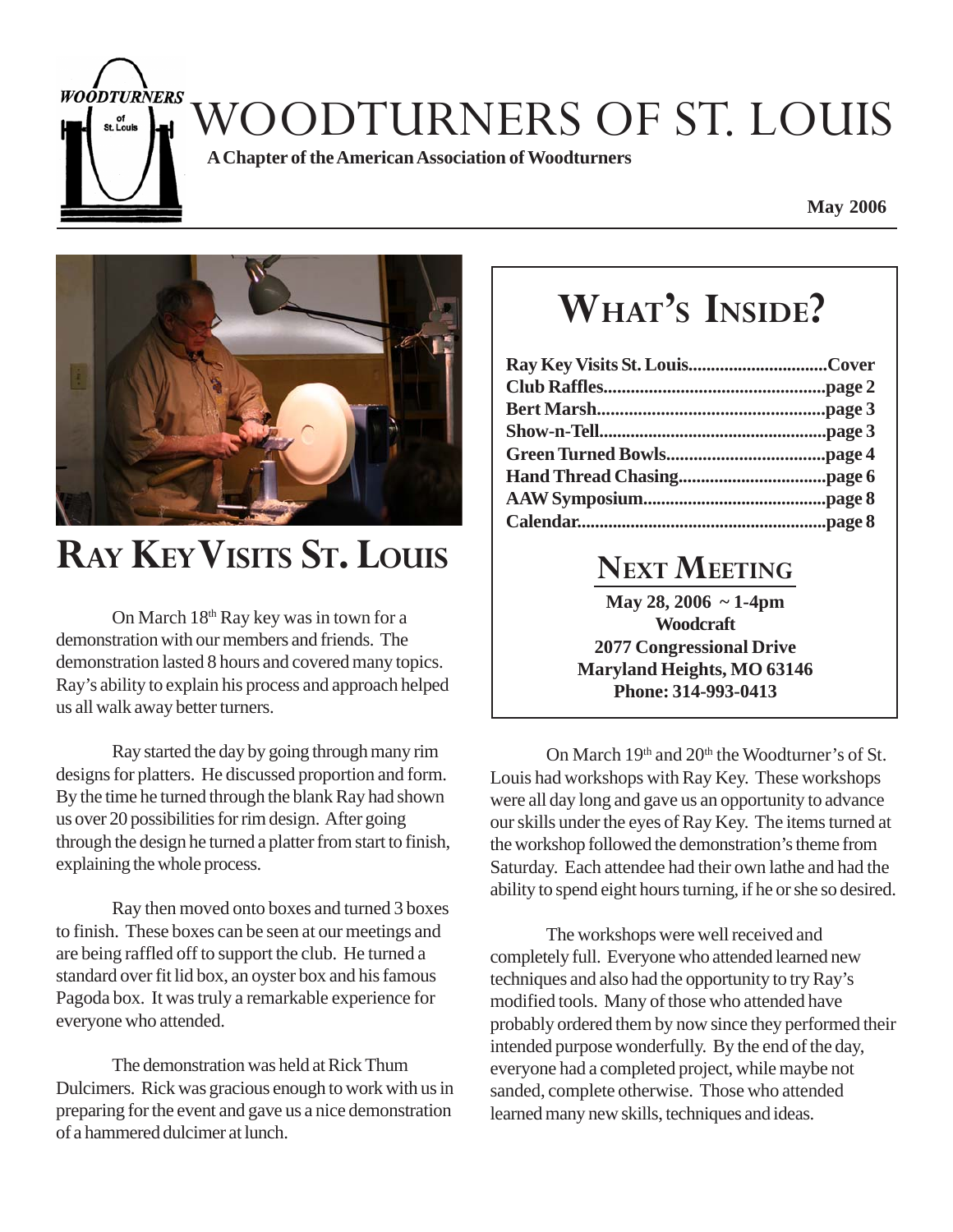**2**

*Ray Key Visits St. Louis Continued*

The workshops were held at Stubby Lathe USA in St. Charles. Bill Rubenstein provided 3 Stubby lathes and the space. Our membership came together and brought everything else needed. Dave Endres, Gary Heingardner, Matt Keim and Bernard Voss provided additional lathes. John Buehrer assisted Ray all day long and kept everyone moving. Dixie Smith assisted John. Jo Williams, who we can't thank enough, took care of all the paperwork, bookkeeping, food and drink for all three days and even found the demonstration location for us. We offer a special thank you to Dave and Nancy Endres for hosting Ray Key for this visit to St. Louis. So many other members helped out I can't mention them all, but thank you. This event was truly a team effort and our members showed how much they care about the group through all they did.



*Sunday workshop attendees*



*Monday workshop attendees*

#### **WOODTURNERS OF ST. LOUIS**

**President** Matt Keim 314-791-9000 mkart@pavyer.com

**Vice President** Michael Marxer 314-835-9001 mikebit@swbell.net

**Secretary** Jo Williams 636-375-0022 jawmaw@sbcglobal.net

**Treasurer** Dixi Smith 636-723-5435 dsmith10@mail.win.org

**Conference Coordinator** John Buehrer 314-423-6522

**Webmaster** Bill Rubenstein 636-949-2044 wsr2@swbell.net **Web Site:** http://www.stlturners.org

> **Yahoo e-group STLWoodturners**

 **Newsletter Editor** Micki Keim 314-791-9948 mickikeim@hotmail.com

*Look for a complete roster in next month's newsletter!*

### **RAFFE TICKETS**

John Buehrer has donated a lidded box. Chances are \$3.00 each.

Sycamore hat turned and signed by Johanes Michelsen. Chances are \$20.00 each.

Ray Key boxes, turned during demonstration in March chances are \$5 and \$10 each.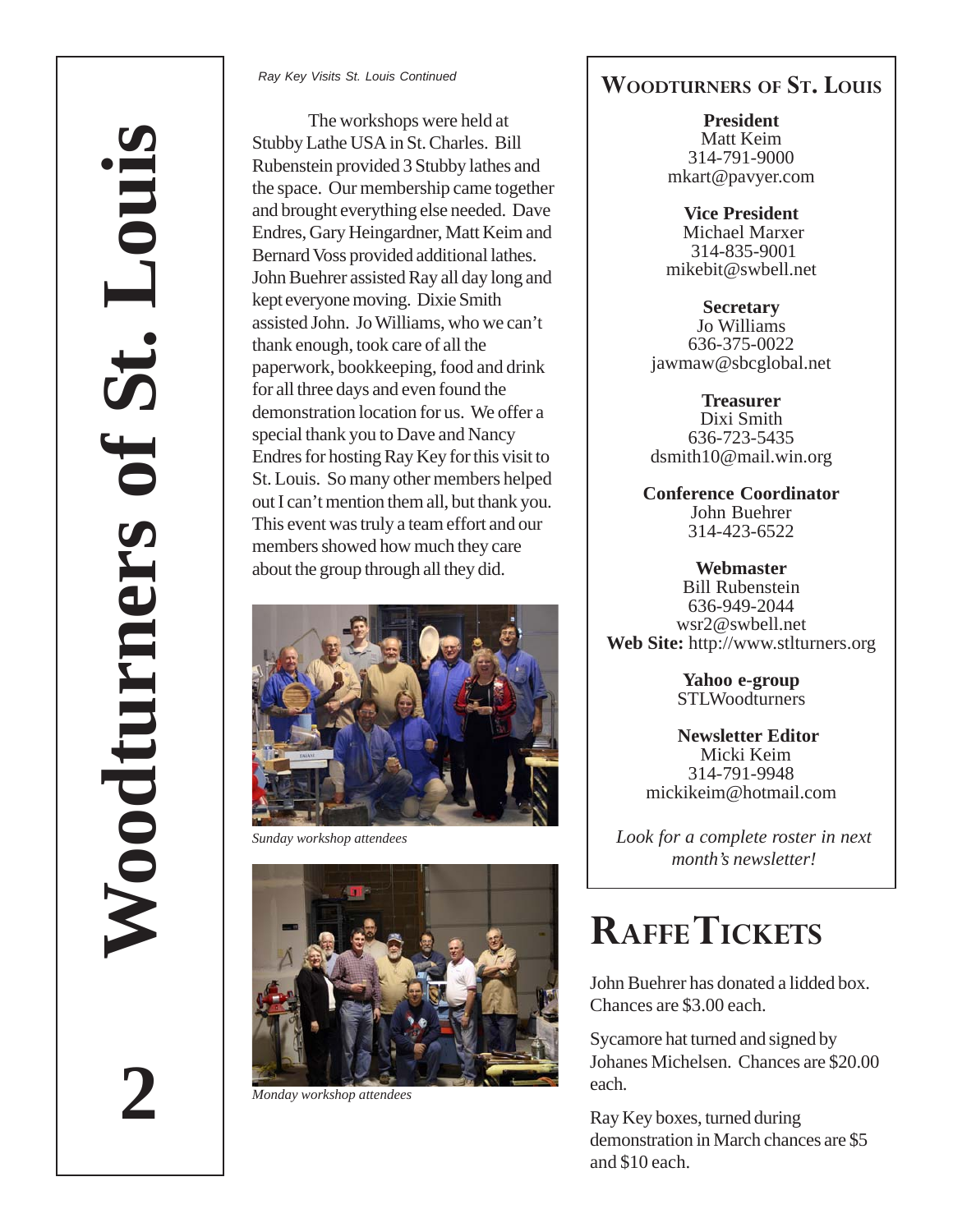# **BERT MARSH**

**Bert Marsh will be coming to the U.S. in June. He will do demos at four locations, one of which will be in Davenport, Iowa on June 10, 2006 from 9:30am-4:30pm at the Figge Art Museum. This session will be open to the public. Registration is \$35 in advance, or \$40 at the door.**

**Bert's U.S. visits are extremely rare. The Quad Cities chapter of the AAW had decided to make this one available to those who wish to see Bert, but cannot catch one of the other sessions in Illinois, Wisconsin, or Utah.**

**For additional information, or to register, please email Steve Sinner at ssinner@mchsi.com .**

# AUGUST CHALLENGE

We are going to have a new challenge for the August meeting. At the August meeting bring an item turned from wood, or other, acquired at a meeting or from a fellow member. Over the last year we have given away numerous door prizes, raffles and literally truckloads of wood from generous members and non-members alike. You can bring anything whether turned two years ago or today as long as it is from something you obtained at a meeting. During the show and tell let us know how you ended up with it.

**3**



SHOW-N-TELL

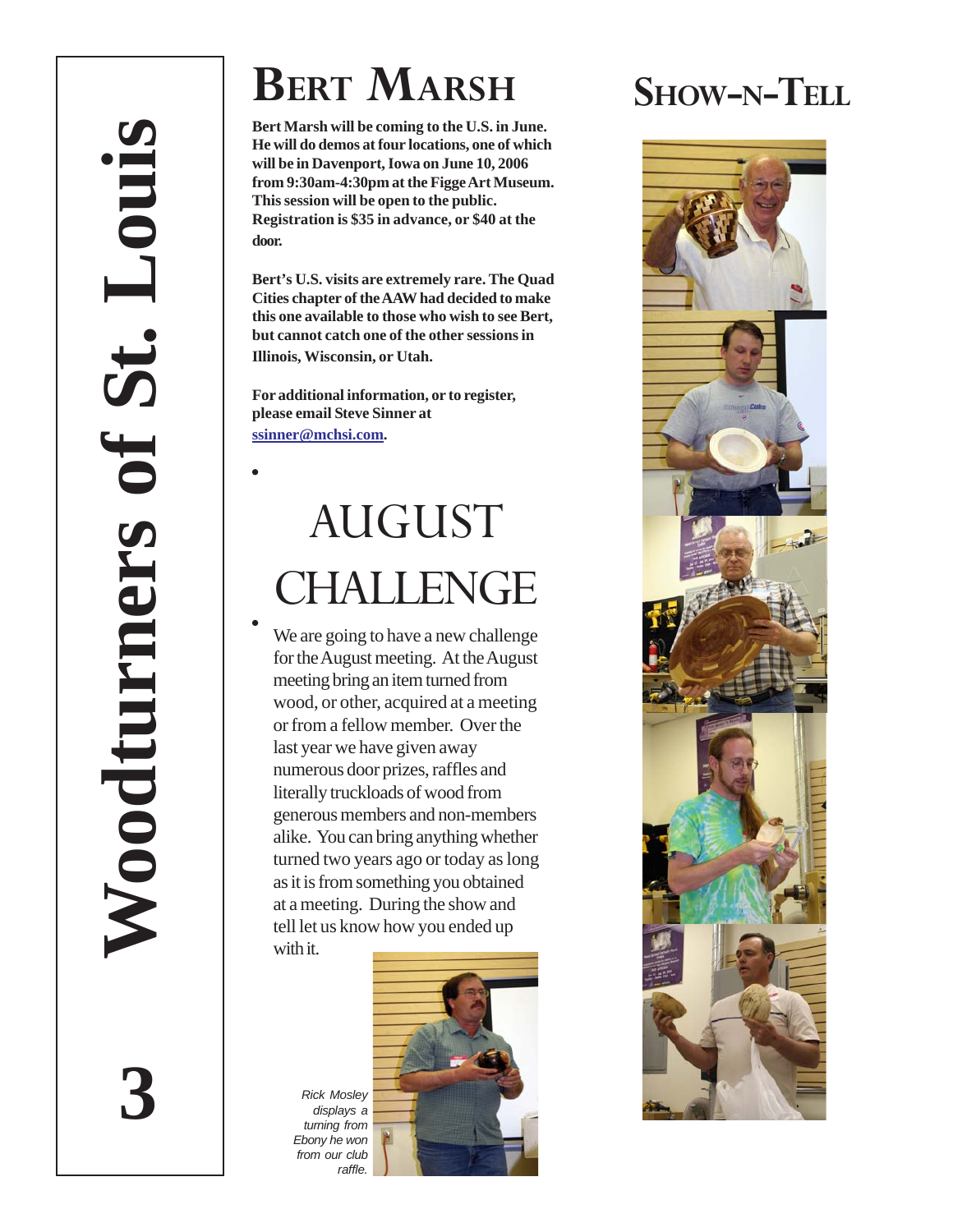# **GREEN TURNED BOWLS**

#### **<sup>A</sup> PRESENTATION BY MATT KEIM**

Many of us start out in wood turning using the green wood that is so readily available to us. It is most often free, if we're willing to put some work into preparing it, and it makes for good practice as we develop our skills.

When I first joined the club I only wanted to turn dry wood since I knew it would not warp and I could finish the bowl in one day. It didn't take long for our members to talk me into rough turning green wood bowls and storing them for a year. Now I have many dry roughed out bowls waiting to be finished.

There are many advantages to turning green wood, especially for new turners. Green wood is forgiving which allows you to practice various cuts while trying to find that elusive bevel we all hear about rubbing. You can spend hours on a few blanks getting the feel for how each of your gouges reacts at various angles and approaches. When a catch does occur you're not jolted nearly as hard as with dry wood. All new turners should spend time turning green wood for practice.

When turning green wood for rough outs, meaning bowls that will be left to dry and warp then re-turned later, you should leave a wall thickness 10% of the bowl diameter. This means on a 10" bowl the roughed out wall thickness should be about 1". This is by no means a guaranteed success but has been proven to be effective on most woods. Before storing a rough out you must do something to retard the drying process. I personally wax the bowl completely with emulsion wax, available through the club, then set on a shelf in my basement for 12 months. Some will place the bowl in paper bags for 3 months. There are many other ways of doing this so do some research and chose what works for you. After the 12 months I take the bowl back to the lathe and finish it. Since I have only been turning a little over a year my experiences on finish turning these bowls is limited to about a dozen. I can say however that the only bowls that I can see will not make it back to the lathe were oak and they have developed ring shakes that were not detected the first time around. I have about 30 rough outs ready and over 100 somewhere in their 12 month wait.

Turning green wood to finish is another option that I have done little of due to the inevitable fact that my bowl will look like a football after 24 hours. Or will it? Well this depends a lot on the orientation you choose to mount the blank on the lathe and the type of wood. If you mount the blank to turn the bowl face grain style your bowl will certainly pull in on two sides as it dries. If you choose to turn your bowl end grain style your chances of having a fairly round finished bowl is good. Regardless of the style you choose there are important things to keep in mind when turning a bowl from green wood to finish.

First, your finished thickness needs to be consistent and under ¼" for most woods. An inconsistent wall thickness will cause uneven stress and increase the chances of cracking. Second, you should prepare with enough time to start and finish in the same session. This is not absolutely essential but will make things easier. Third, you need to follow a process that keeps the side wall supported as you work your way in. The steps that follow will explain this.

In the demonstration I chose to turn a bowl face grain style since most bowls are turned in this manner. This means that the bark side will either face the tailstock or the headstock. It is important to recognize this since the direction of cut is different for face grain bowls as opposed to end grain bowls.



**4**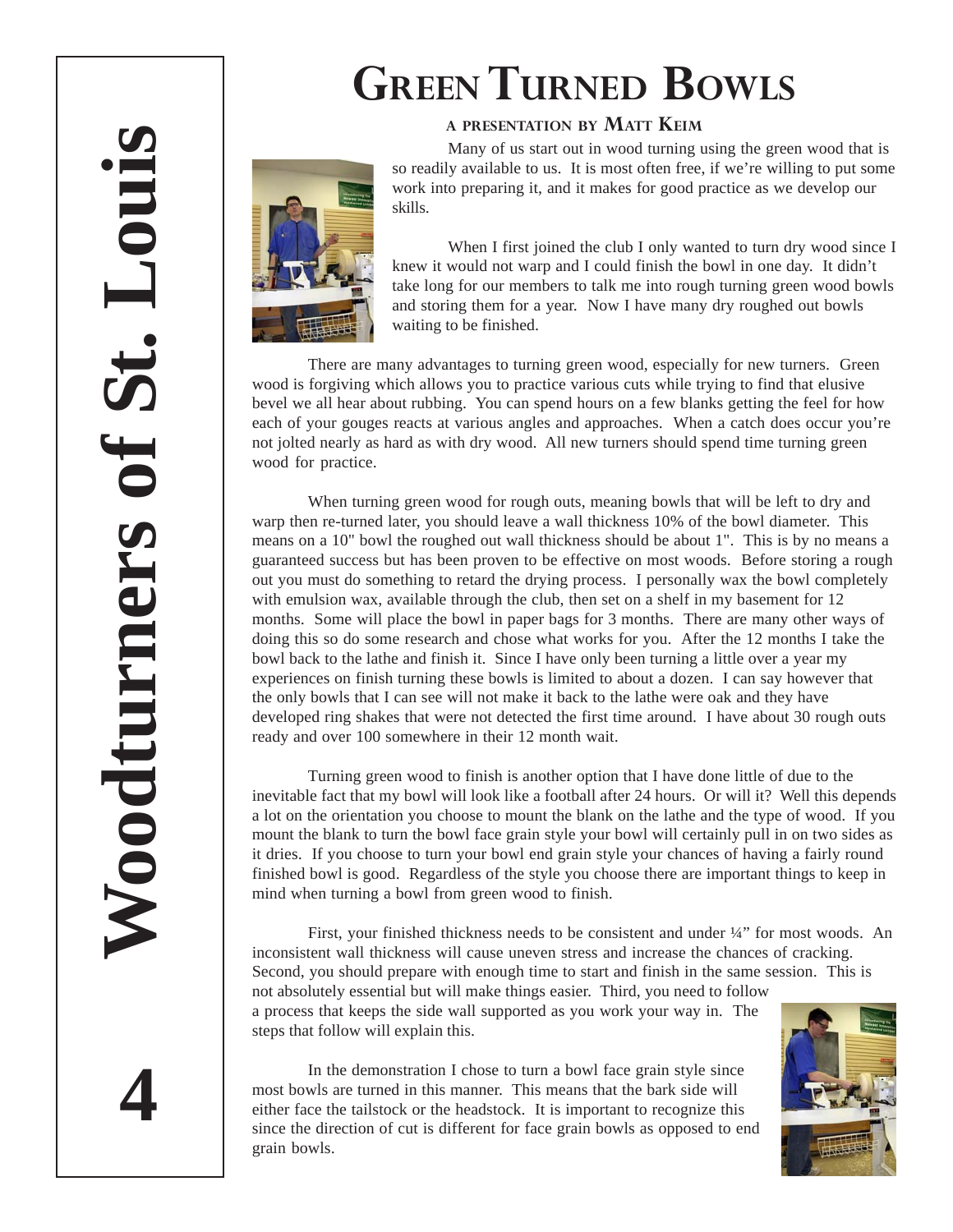Select a piece of green wood and rough it out with a bandsaw or chainsaw. Mount it on the lathe using a faceplate or similar method with the bark side facing the tailstock. This side will become the outside bottom of the bowl. In the demonstration I had the bark mounted towards the headstock to start due to a poor chainsaw cut.

Start by facing off the blank so that you have a smooth surface facing the tailstock to create a tenon from. Create your tenon first so in the event of a mishap you have a good way to re-chuck the blank and correct things, a tip I learned from Dave Endres. Creating a proper tenon for your chuck jaws is very important. It is important that your jaws have two



good surfaces to meet the wood. The diameter of the tenon should be a little larger than your jaws when fully closed. This will provide the greatest surface contact. The tenon should also be at a right angle or dovetailed to match your jaws. Take time here as this will save frustration later.

Now that your tenon is complete begin shaping the outside of the bowl. Since we have the blank mounted face grain style we will cut from the minimum diameter to the maximum diameter on the outside of the bowl. This means our cuts when viewed from the tailstock will go from right to left or center out. This is very important to ensure the smoothest cut. In this direction we are cutting supported fibers, try the other way and you will see how the fibers tear. Slowly shape the outside of the bowl creating a minimum diameter and a maximum diameter with a pleasing curve in between, as spoken by David Lancaster himself. If you can stay on the bevel you can create a long smooth cut along the entire exterior of the bowl leaving a great finish. If not get out the sandpaper and pretend for a moment that someone else paid for it.

Once you have finished the outside of the bowl take it off and mount it in your chuck using the tenon. Turn on your lathe and verify that it spins true. If not, try removing it and re-chucking. Some soft woods compress and make it difficult to get it to spin true after re-chucking. If this is the case with your wood try coating the tenon with super glue before chucking for the first time. If all else fails use a gouge to true up after re-chucking.



Now begin removing the wood from the inside of the bowl. The direction of cut should be from the maximum diameter to the minimum diameter or outside to the inside. This will once again mean your cutting supported fibers. Turn the inside in stages. This will give you good support throughout the process.

Take the first inch or so to finished thickness and sand before moving on. Then turn another inch or so, sand and

continue. Check your thickness often. If you try to go all the way to the finished thickness before sanding the bowl may warp and you'll need a lot of TV time to get it sanded. This means you won't be sanding it on the lathe and that's no fun. Stop to check the thickness often and try to keep the wall thickness consistent.

Once you have completed the inside of the bowl you must finish off the bottom by removing the tenon. Do this by reverse chucking either with a vacuum chuck or a jam chuck. Once complete you can oil immediately or place it in a bag for a few days as an extra precaution. I will typically apply up to four coats of oil the first day then place in a paper bag for a week before applying the final coats of finish.

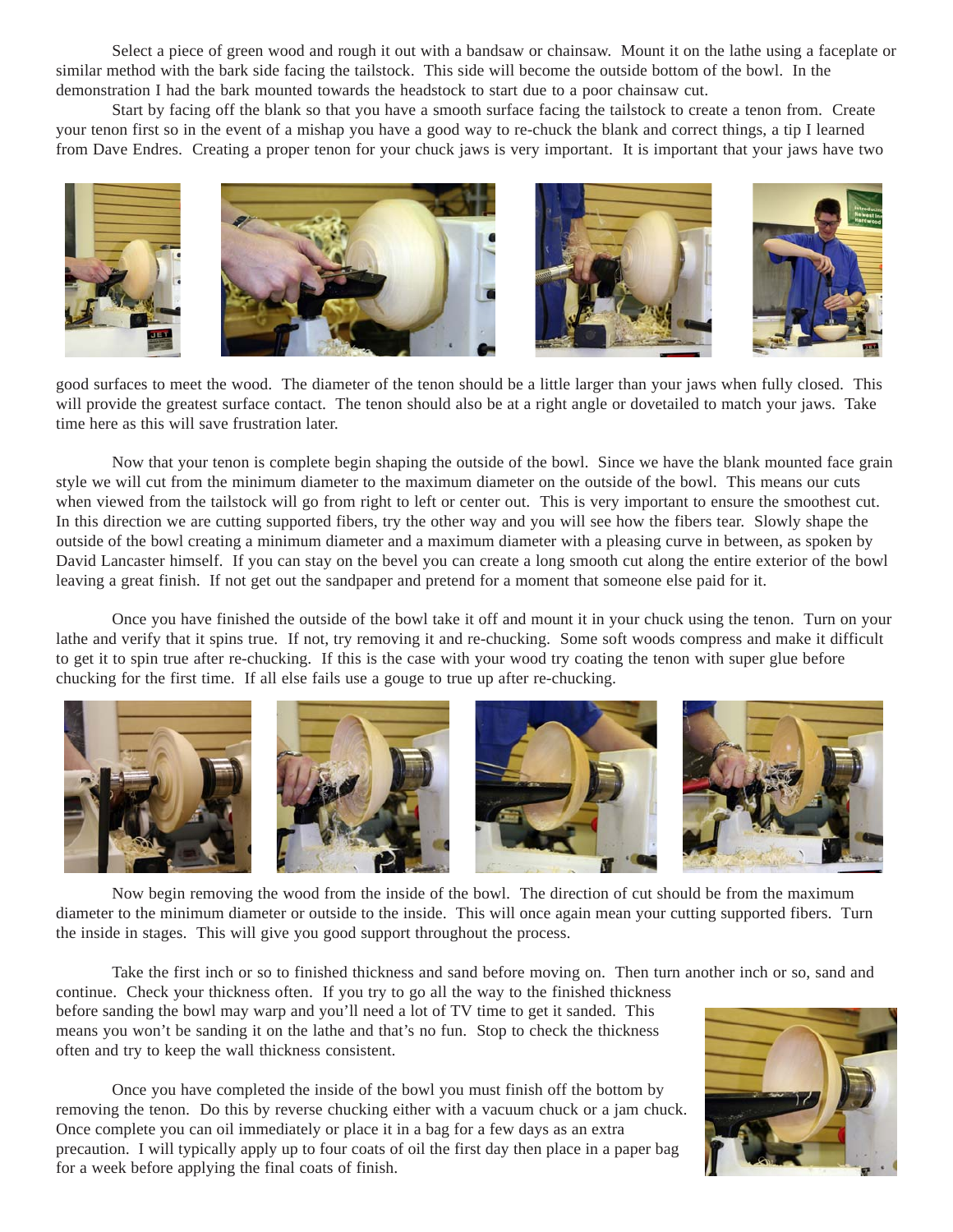# **HAND THREAD CHASING**

**<sup>A</sup> PRESENTATION BY JOHN BUEHRER**

Hand thread chasing takes patience and lots of practice but once mastered gives great satisfaction. Thread chasing has been around for many years but a very small percentage of turners can say they do it today. I believe one major reason is the amount of time needed to learn this skill. Johns demonstration gave us all a good idea of the basics so we could go back and practice.

Wood selection is very important when learning hand thread chasing. The woods must be very hard and dense. Boxwood and African blackwood are ideal and should be used for your first few pieces. While many of us would prefer to practice on cheaper woods we should not when stating out. After you become proficient at threading the woods that take threads readily you can then try softer woods like cocobolo.

#### **The tools needed for this project are:**

Set of thread chasers Three point tool Relief tool Spindle gouge Arm rest for threading Box scraper (optional)

Thread chasers often need to be modified since they are sometimes sold with a starting half tooth that will cause you trouble. This half tooth should be ground off so that there is a full tooth at the starting edge. This should be done to both inside and outside chasers. Another important thing to know about chasers is that you NEVER grind the teeth for sharpening, don't even touch them. To sharpen the chasers you will grind or hone the top only. Another helpful thing to do to the male thread chaser is to round over the two bottom edges. This will allow the chaser to slide on the tool rest easier.

To begin turn a cylinder and hollow the inside leaving the wall thickness about 3/8" for practice. Your walls should be parallel to one another as we do not want a tapered thread. At the front edge make a chamfer or round it over with a small radius. Then use your relief tool to cut a relief behind the portion you want to cut your thread on. Leave about ½" of depth before your relief to cut the threads on. Now your female blank is ready to have its threads cut.







Set your lathe to about 300 RPM (rule of thumb is 100-500). Use the arm tool rest to hold the chaser and moving into the cylinder at an angle strike your first thread on the rounded over front edge. Use an elliptical motion as you move into and out of the wood cutting the thread a little deeper and longer each time and straightening your angle to be parallel with the wall. The wood will begin to pull the chaser for you. Keep moving and

**6**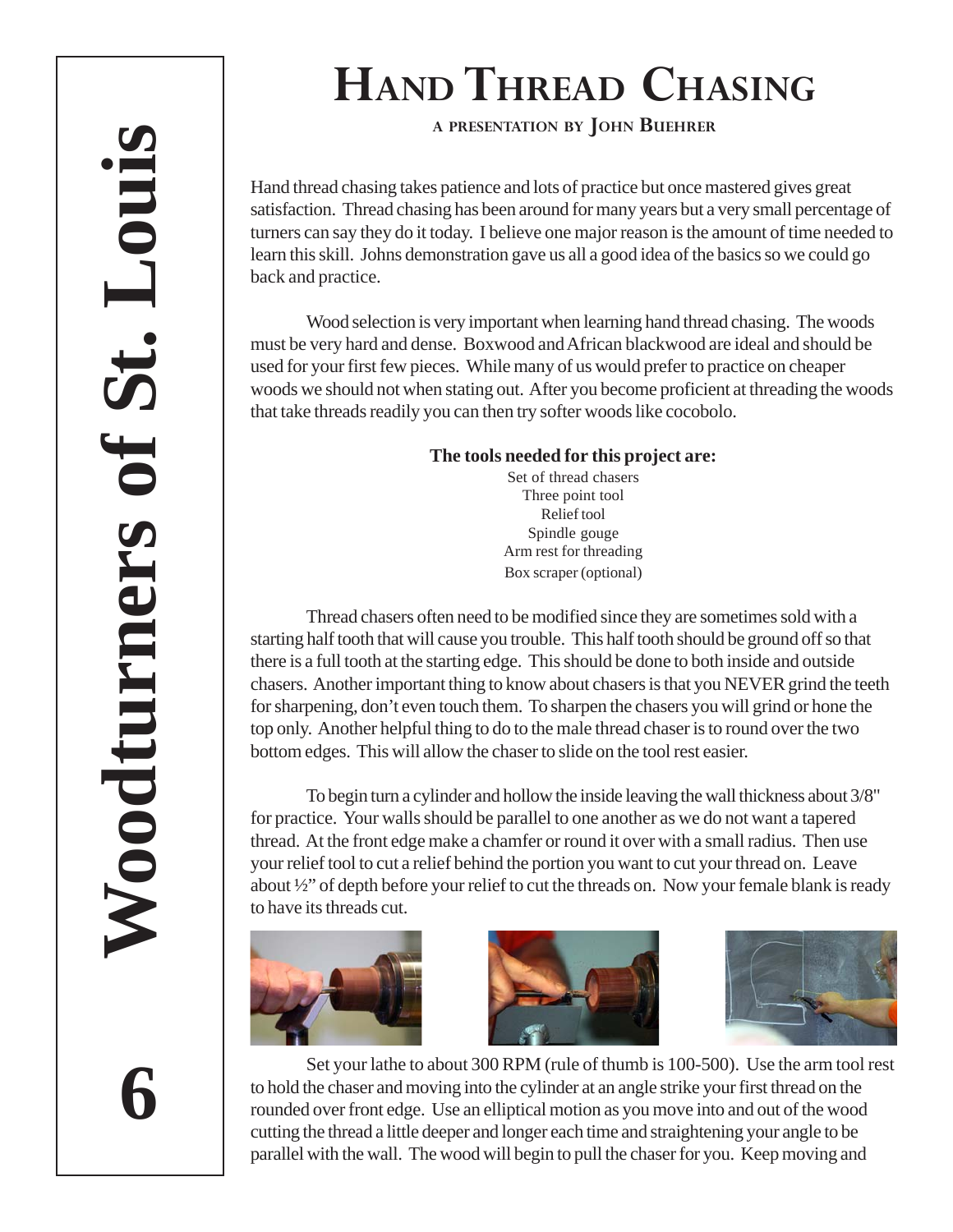**7**

never stop as your cutting. It is also important to remove the chaser before it hits the bottom. Hitting the bottom will cause you to stop which will strip the threads. If you do strip the threads cut them off with a scraper and start over.

Once your make several successful passes you can stop the lathe and see the



threads taking shape. Spread some paste wax on the threads for lubrication and make several more passes. Do not cut the threads deeper than your chasers will allow. Once you're done you can clean the

dust off with a tooth brush and get ready to turn the mating male piece.



Now prepare a cylinder with a diameter at least 3/16" greater than the inside diameter of your female threads. On the end of your cylinder turn a short tenon that is just small enough to fit inside the female threads. This tenon will be used as a gauge and later turned away. Next turn down about the next 1/ 4" of your cylinder to a diameter a little larger than your gauge at

the front of the cylinder. The diameter of this is the maximum diameter of your threads and









will vary with the chasers you are using. A 10 tpi set of chasers will cut a much deeper thread than a set of 20 tpi chasers. You will learn what this should be with practice and can write it on the chasers for future reference. Then use the point tool to cut a relief at the end of your threads, or wood soon to be threads.

Using only the lathes tool rest now begin by striking the thread at an angle first and gradually begin to cut the threads. Keep cutting the threads in the same manner as the female threads. Cut them slowly and allow the wood to pull you. Remember to remove the chaser before hitting past the relief. Any time you stop movement while in contact with the wood the threads will be stripped and you have to start over. If you are successful and have a good thread when your chasers just scratch the tenon you made for a gauge you're done. The two pieces should now thread together. If you did this on your first try drop everything and go buy a lottery ticket.

The important thing to keep in mind is that the learning curve is long but worth the effort. If your pieces don't fit make new mating pairs for them instead of wasting a perfectly good threaded piece. A hand threaded turning is a wonderful thing to see and make.